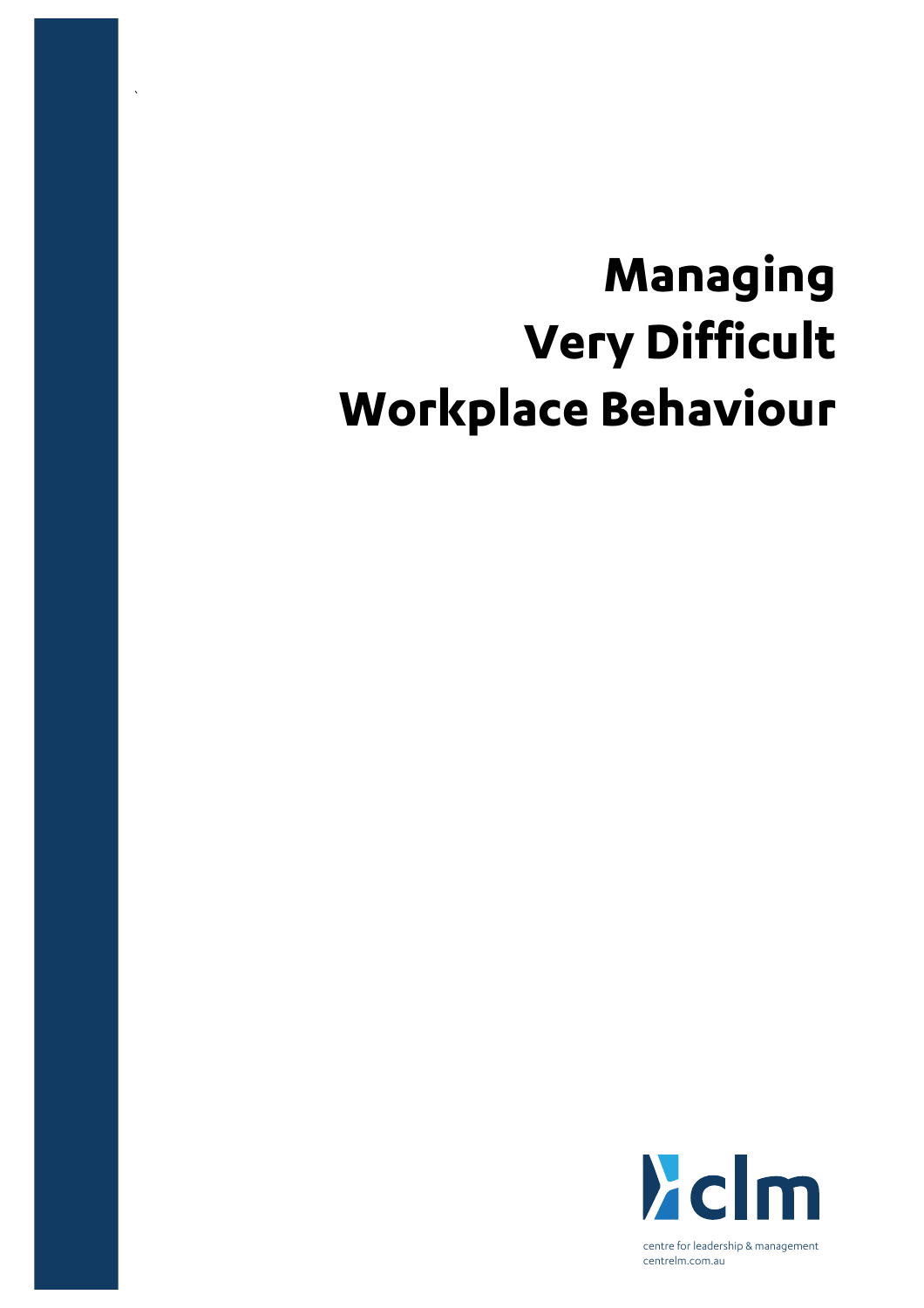## **Managing Very Difficult Workplace Behaviour**

## **Introduction**

Managers and staff are increasingly prepared to deal directly with very difficult behaviour encountered in the workplace.

Public sector organisations, including Universities, State and Local government and not for profit organisations have dramatically improved their capacity for internal communication and coaching, performance-management, participative planning, team building and organisational engagement. Yet these approaches do not deal with all staffing issues. For some people these more direct adult-to-adult approaches seem to make things worse! Some people – staff, colleagues, managers and clients have very difficult, ongoing patterns of behaviour. They may be reasonable, competent and responsible at times and on some issues and get along with people – but have a history of difficulty in other areas and of consistently making other people very unhappy.

Very difficult people often have a reputation and a history of interpersonal difficulty, yet are unresponsive to feedback, often blaming others. These people require a disproportionate amount of effort from others and also seem pretty unhappy themselves. Increasingly we recognise that we have a responsibility to support the staff who must deal with this difficult behaviour day-to-day; to change how the organisation supports these staff – and to directly manage the difficult behaviour.

This workshop provides frameworks for understanding, defining and managing difficult behaviour; including a range of approaches and techniques for dealing with specific behaviours in the workplace.

#### **Objectives**

The program will:

- Review participant's experiences and the impact of very difficult behaviour on the workplace
- Identify distinguishing, common characteristics of 'very difficult' workplace behaviour
- Describe and prepare general and specific strategies for managing different types of behaviour
- Discuss the common challenges that difficult behaviour creates personally for the manager and for the management team, other staff and the organisation as a whole – identifying general and HR management strategies

### **Program Provider**

The program has been developed and delivered by participant's CLM - Centre for Leadership and Management, Suite 4a, 190 Bourke Street, Melbourne VIC 3000

T: 03 9650 9642

- E: office@centrelm.com.au
- W: www.centrelm.com.au

Subject to the contractual terms under which this program is conducted, all intellectual property supplied remains the property of Centre for Leadership and Management.



Managing Very Difficult Workplace Behaviour 2 CLM 022 0317 – Outline Centre for Leadership and Management